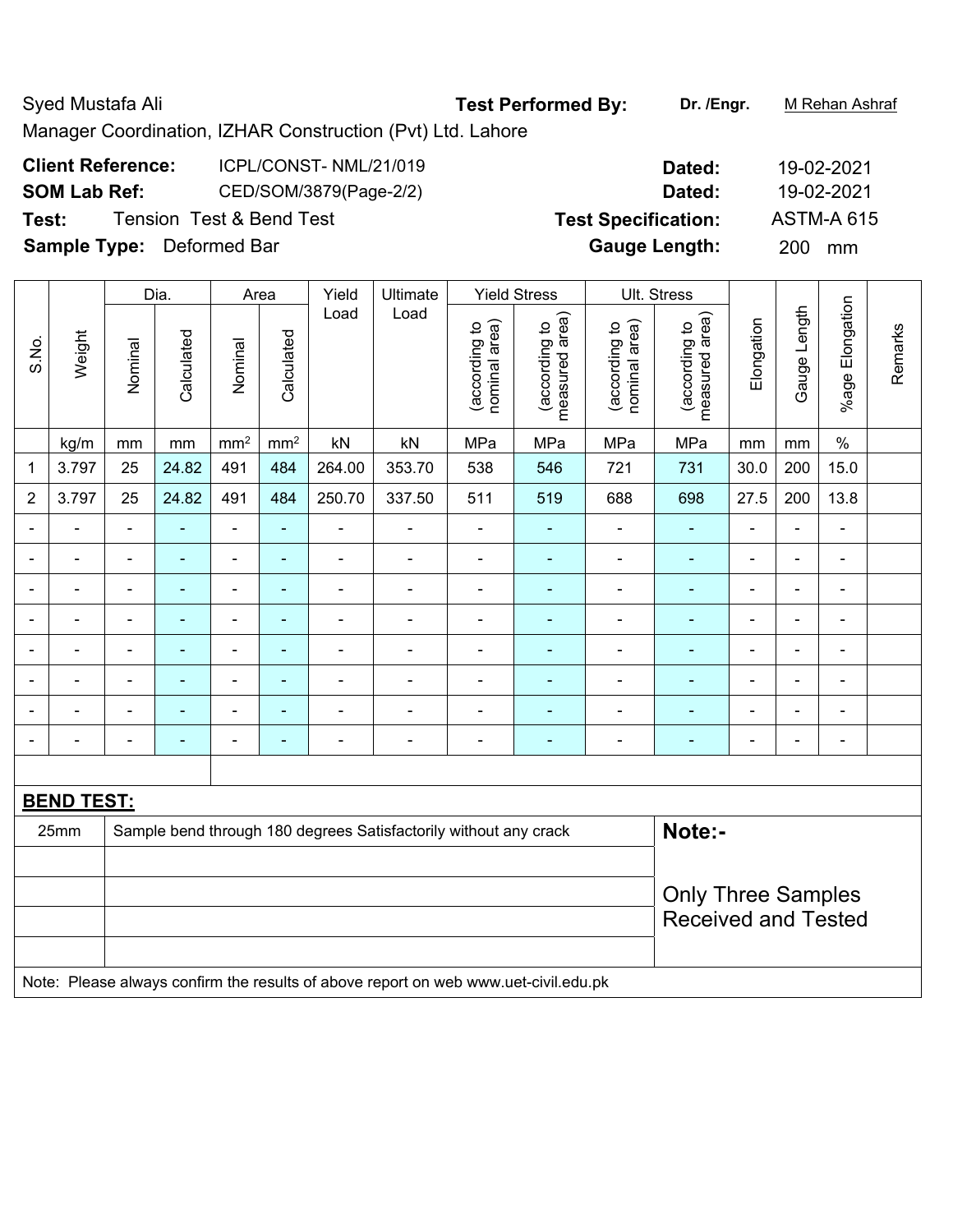Manager Coordination, IZHAR Construction (Pvt) Ltd. Lahore

| <b>Client Reference:</b> | ICPL/CONST-NML/21/018  | Dated:        | 19-02-2021 |
|--------------------------|------------------------|---------------|------------|
| <b>SOM Lab Ref:</b>      | CED/SOM/3879(Page-1/2) | <b>Dated:</b> | 19-02-2021 |

**Test:** Tension Test & Bend Test **Test Specification:** ASTM-A 615

**SOM Lab Ref:** CED/SOM/3879(Page-1/2) **Dated:** 19-02-2021 **Sample Type:** Deformed Bar **Gauge Length:** 200 mm

|        |                          |                   |                          |                 | Yield                    | Ultimate                 |                                |                                 |                                                                                         |                                 |                |                |                |                                                                            |
|--------|--------------------------|-------------------|--------------------------|-----------------|--------------------------|--------------------------|--------------------------------|---------------------------------|-----------------------------------------------------------------------------------------|---------------------------------|----------------|----------------|----------------|----------------------------------------------------------------------------|
| Weight | Nominal                  | Calculated        | Nominal                  | Calculated      |                          |                          | nominal area)<br>(according to | measured area)<br>(according to | nominal area)<br>(according to                                                          | measured area)<br>(according to | Elongation     |                |                | Remarks                                                                    |
| kg/m   | mm                       | $\,mm$            | mm <sup>2</sup>          | mm <sup>2</sup> | kN                       | kN                       | MPa                            | MPa                             | MPa                                                                                     | MPa                             | mm             | mm             | $\%$           |                                                                            |
| 0.888  | 12                       | 12.00             | 113                      | 113             | 64.70                    | 77.00                    | 572                            | 573                             | 681                                                                                     | 682                             | 25.0           | 200            | 12.5           |                                                                            |
| 0.863  | 12                       | 11.83             | 113                      | 110             | 67.00                    | 78.50                    | 592                            | 610                             | 694                                                                                     | 714                             | 25.0           | 200            | 12.5           |                                                                            |
|        | $\blacksquare$           |                   | ä,                       | ۰               | ÷                        | $\overline{a}$           | $\blacksquare$                 | $\overline{\phantom{0}}$        | ÷                                                                                       | $\blacksquare$                  | -              |                | $\blacksquare$ |                                                                            |
| ٠      | $\overline{\phantom{a}}$ | $\blacksquare$    | $\overline{\phantom{a}}$ | ٠               | $\overline{\phantom{a}}$ | $\overline{\phantom{a}}$ | $\overline{\phantom{a}}$       | $\overline{\phantom{a}}$        | $\blacksquare$                                                                          | $\blacksquare$                  | $\blacksquare$ | $\blacksquare$ | $\blacksquare$ |                                                                            |
|        | $\blacksquare$           | $\blacksquare$    | $\overline{\phantom{a}}$ | ÷               | $\frac{1}{2}$            | $\overline{\phantom{a}}$ | $\blacksquare$                 | $\blacksquare$                  | $\blacksquare$                                                                          | $\blacksquare$                  | Ē,             | $\blacksquare$ | $\blacksquare$ |                                                                            |
|        | $\blacksquare$           | ÷                 | ä,                       | ۰               | $\blacksquare$           | $\blacksquare$           | $\blacksquare$                 | $\blacksquare$                  | -                                                                                       | $\blacksquare$                  | L,             |                | ä,             |                                                                            |
|        | $\blacksquare$           |                   | -                        | ۰               | $\overline{a}$           | $\blacksquare$           | $\overline{\phantom{0}}$       | $\blacksquare$                  |                                                                                         | ۰                               | $\blacksquare$ |                | $\blacksquare$ |                                                                            |
|        | $\blacksquare$           | $\blacksquare$    | $\blacksquare$           | ä,              | ä,                       | $\blacksquare$           | $\blacksquare$                 | $\blacksquare$                  | ä,                                                                                      | ٠                               | $\blacksquare$ | $\overline{a}$ | $\blacksquare$ |                                                                            |
|        | $\blacksquare$           | $\blacksquare$    | $\overline{\phantom{a}}$ | ÷               | $\blacksquare$           | $\overline{\phantom{a}}$ | $\blacksquare$                 | $\blacksquare$                  | ä,                                                                                      | $\blacksquare$                  | ä,             | ÷,             | $\blacksquare$ |                                                                            |
|        | $\blacksquare$           | $\blacksquare$    | ÷                        | ÷               | ÷                        | $\overline{\phantom{a}}$ | $\blacksquare$                 | $\blacksquare$                  | -                                                                                       | $\blacksquare$                  | ä,             | $\blacksquare$ | $\blacksquare$ |                                                                            |
|        |                          |                   |                          |                 |                          |                          |                                |                                 |                                                                                         |                                 |                |                |                |                                                                            |
|        |                          |                   |                          |                 |                          |                          |                                |                                 |                                                                                         |                                 |                |                |                |                                                                            |
|        |                          |                   |                          |                 |                          |                          |                                |                                 |                                                                                         |                                 |                |                |                |                                                                            |
|        |                          |                   |                          |                 |                          |                          |                                |                                 |                                                                                         |                                 |                |                |                |                                                                            |
|        |                          |                   |                          |                 |                          |                          |                                |                                 |                                                                                         |                                 |                |                |                |                                                                            |
|        |                          |                   |                          |                 |                          |                          |                                |                                 |                                                                                         |                                 |                |                |                |                                                                            |
|        |                          |                   |                          |                 |                          |                          |                                |                                 |                                                                                         |                                 |                |                |                |                                                                            |
|        | 12MM                     | <b>BEND TEST:</b> | Dia.                     |                 | Area                     | Load                     | Load                           |                                 | <b>Yield Stress</b><br>Sample bend through 180 degrees Satisfactorily without any crack |                                 | Ult. Stress    | Note:-         | Gauge Length   | %age Elongation<br><b>Only Three Samples</b><br><b>Received and Tested</b> |

Note: Please always confirm the results of above report on web www.uet-civil.edu.pk

Resident Engineer/Team Leader **Test Performed By:** Dr. /Engr. **Nauman Khurram**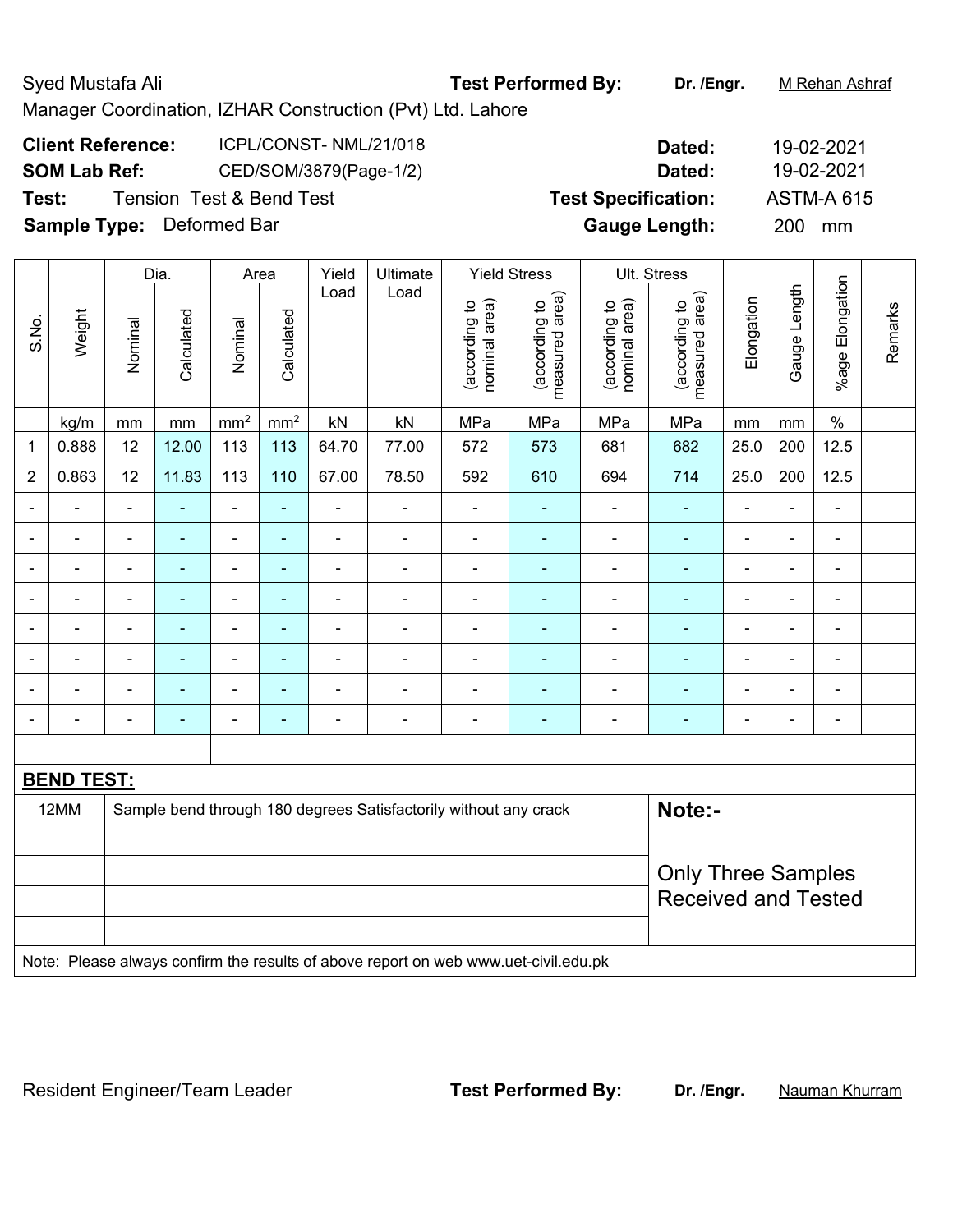Prime Engineering Consultancy, Kallurkot Brdge Project

| <b>Client Reference:</b> | KK-DIK-BR-PJ/2021/249    | Dated:              | 18-02-2021  |
|--------------------------|--------------------------|---------------------|-------------|
| SOM Lab Ref:             | CED/SOM/3881(Page-1/2)   | Dated:              | 19-02-0221  |
| T. . 1.                  | Topoion Toot 0 bond Toot | Taal Caaalflaallaac | ACTMA A CAE |

| <b>SOM Lab Ref:</b> | CED/SOM/3881(Page-1/2)                      | Dated:                     | 19-02-0221        |
|---------------------|---------------------------------------------|----------------------------|-------------------|
| Test:               | Tension Test & bend Test                    | <b>Test Specification:</b> | <b>ASTM-A 615</b> |
|                     | <b>Sample Type:</b> Deformed Bar(Pak Steel) | <b>Gauge Length:</b>       | 200 mm            |

|                              |                   |                            | Dia.           | Yield<br>Ultimate<br><b>Yield Stress</b><br>Ult. Stress<br>Area |                          |                |                                                                                     |                                |                                 |                                |                                 |                |                          |                       |         |
|------------------------------|-------------------|----------------------------|----------------|-----------------------------------------------------------------|--------------------------|----------------|-------------------------------------------------------------------------------------|--------------------------------|---------------------------------|--------------------------------|---------------------------------|----------------|--------------------------|-----------------------|---------|
| S.No.                        | Weight            | Nominal                    | Calculated     | Nominal                                                         | Calculated               | Load           | Load                                                                                | nominal area)<br>(according to | measured area)<br>(according to | (according to<br>nominal area) | (according to<br>measured area) | Elongation     | Gauge Length             | Elongation<br>$%$ age | Remarks |
|                              | kg/m              | mm                         | mm             | mm <sup>2</sup>                                                 | mm <sup>2</sup>          | kN             | kN                                                                                  | MPa                            | MPa                             | MPa                            | MPa                             | mm             | mm                       | $\%$                  |         |
| 1                            | 1.577             | 16                         | 16.00          | 201                                                             | 201                      | 96.70          | 132.70                                                                              | 481                            | 482                             | 660                            | 661                             | 27.5           | 200                      | 13.8                  |         |
| $\overline{2}$               | 0.922             | 12                         | 12.23          | 113                                                             | 117                      | 52.20          | 74.50                                                                               | 462                            | 445                             | 659                            | 635                             | 25.0           | 200                      | 12.5                  |         |
|                              |                   | $\blacksquare$             |                | $\blacksquare$                                                  | ۰                        |                |                                                                                     | $\blacksquare$                 |                                 |                                |                                 |                |                          | $\blacksquare$        |         |
|                              |                   | $\blacksquare$             |                | $\blacksquare$                                                  | ä,                       | $\blacksquare$ | $\blacksquare$                                                                      | $\blacksquare$                 | $\blacksquare$                  | $\blacksquare$                 | $\blacksquare$                  | $\blacksquare$ |                          | $\blacksquare$        |         |
| $\qquad \qquad \blacksquare$ | $\blacksquare$    | $\blacksquare$             | $\blacksquare$ | $\blacksquare$                                                  | ÷,                       | ä,             | $\blacksquare$                                                                      | $\blacksquare$                 | $\blacksquare$                  | ä,                             | $\blacksquare$                  | $\blacksquare$ | $\blacksquare$           | $\blacksquare$        |         |
| $\blacksquare$               |                   | $\blacksquare$             | $\blacksquare$ | $\blacksquare$                                                  | $\blacksquare$           | $\blacksquare$ | $\blacksquare$                                                                      | $\blacksquare$                 | $\blacksquare$                  | ÷                              |                                 | ä,             | $\overline{\phantom{0}}$ | $\blacksquare$        |         |
|                              |                   | $\blacksquare$             | $\blacksquare$ | ä,                                                              | ä,                       | $\blacksquare$ | $\blacksquare$                                                                      | ä,                             | ٠                               | $\blacksquare$                 | $\blacksquare$                  | $\blacksquare$ |                          | $\blacksquare$        |         |
| ٠                            |                   | $\blacksquare$             |                | Ē,                                                              |                          |                | Ē,                                                                                  |                                | $\blacksquare$                  |                                |                                 |                |                          | ÷                     |         |
|                              |                   | $\blacksquare$             | $\blacksquare$ | ÷                                                               | $\overline{\phantom{0}}$ | $\blacksquare$ | $\overline{\phantom{a}}$                                                            | -                              | ۰                               | $\blacksquare$                 | $\overline{\phantom{0}}$        | $\blacksquare$ |                          | $\overline{a}$        |         |
| ۰                            |                   | $\overline{a}$             |                | ٠                                                               | $\overline{\phantom{0}}$ | $\blacksquare$ | $\overline{\phantom{0}}$                                                            | $\overline{a}$                 | ۰                               | $\blacksquare$                 | $\overline{\phantom{0}}$        | $\blacksquare$ | $\overline{\phantom{0}}$ | ÷                     |         |
|                              |                   |                            |                |                                                                 |                          |                |                                                                                     |                                |                                 |                                |                                 |                |                          |                       |         |
|                              | <b>BEND TEST:</b> |                            |                |                                                                 |                          |                |                                                                                     |                                |                                 |                                |                                 |                |                          |                       |         |
|                              | 16mm              |                            |                |                                                                 |                          |                | Sample bend through 180 degrees Satisfactorily without any crack                    |                                |                                 |                                | Note:-                          |                |                          |                       |         |
|                              | 12mm              |                            |                |                                                                 |                          |                | Sample bend through 180 degrees Satisfactorily without any crack                    |                                |                                 |                                |                                 |                |                          |                       |         |
|                              |                   |                            |                |                                                                 |                          |                |                                                                                     |                                |                                 |                                | <b>Only Four Samples</b>        |                |                          |                       |         |
|                              |                   | <b>Received and Tested</b> |                |                                                                 |                          |                |                                                                                     |                                |                                 |                                |                                 |                |                          |                       |         |
|                              |                   |                            |                |                                                                 |                          |                |                                                                                     |                                |                                 |                                |                                 |                |                          |                       |         |
|                              |                   |                            |                |                                                                 |                          |                | Note: Please always confirm the results of above report on web www.uet-civil.edu.pk |                                |                                 |                                |                                 |                |                          |                       |         |

Resident Engineer/Team Leader **Test Performed By:** Dr. /Engr. **Nauman Khurram** 

Prime Engineering Consultancy, Kallurkot Brdge Project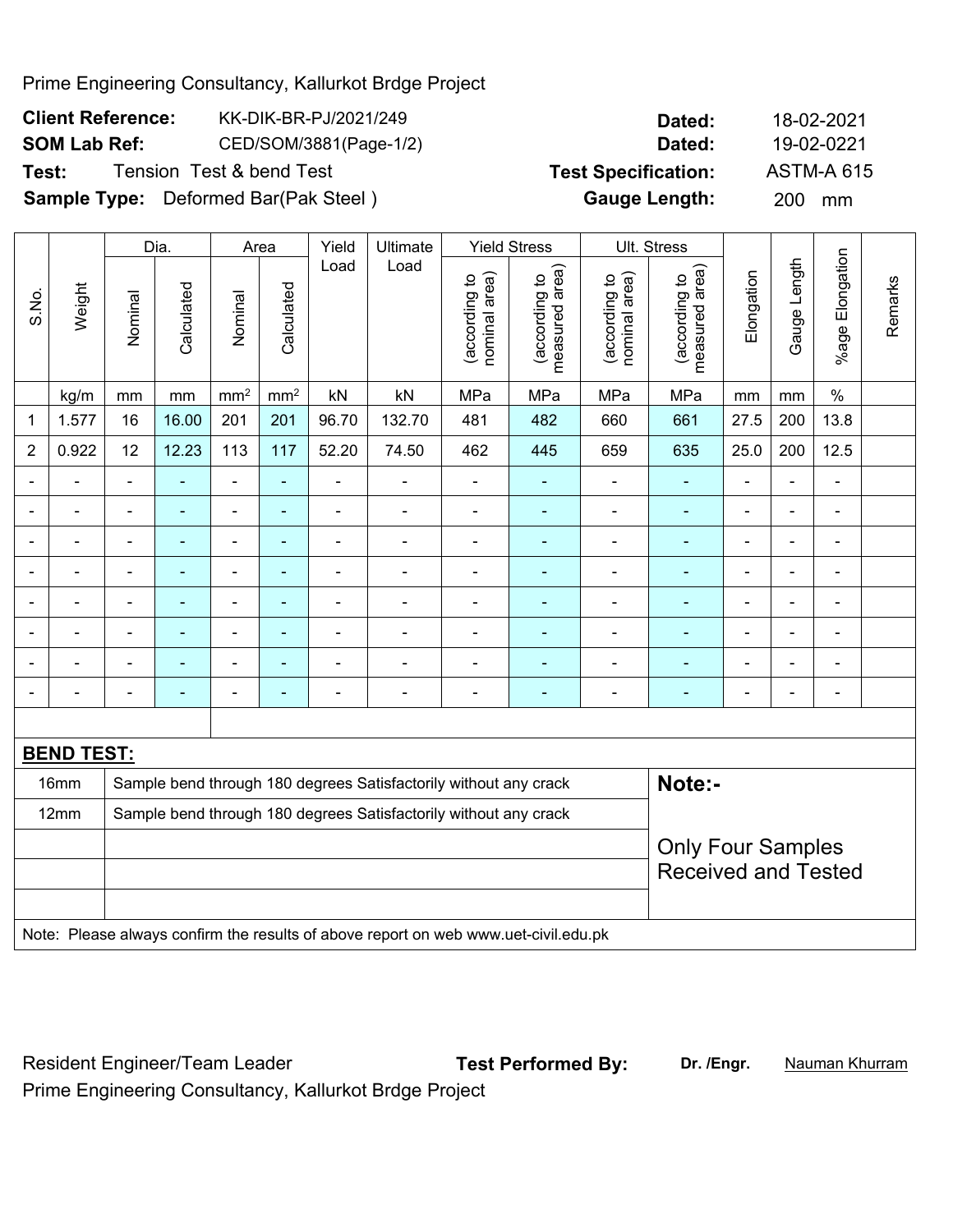# **Client Reference:** KK-DIK-BR-PJ/2021/248 **Dated:** 18-02-2021 **SOM Lab Ref:** CED/SOM/3881(Page-2/2) **Dated:** 19-02-0221

**Test:** Tension Test & bend Test **Test Specification:** ASTM-A 615

**Sample Type:** Deformed Bar(Pak Steel ) **Gauge Length:** 200 mm

|                  |                   |                          | Dia.                                                             |                 | Area           | Yield          | Ultimate                                                                            |                                | <b>Yield Stress</b>             |                                | Ult. Stress                     |                |                |                              |         |
|------------------|-------------------|--------------------------|------------------------------------------------------------------|-----------------|----------------|----------------|-------------------------------------------------------------------------------------|--------------------------------|---------------------------------|--------------------------------|---------------------------------|----------------|----------------|------------------------------|---------|
| S.No.            | Weight            | Nominal                  | Calculated                                                       | Nominal         | Calculated     | Load           | Load                                                                                | nominal area)<br>(according to | (according to<br>measured area) | nominal area)<br>(according to | (according to<br>measured area) | Elongation     | Gauge Length   | Elongation<br>%age I         | Remarks |
|                  | kg/m              | mm                       | mm                                                               | mm <sup>2</sup> | $\rm mm^2$     | kN             | kN                                                                                  | MPa                            | MPa                             | MPa                            | MPa                             | mm             | mm             | $\%$                         |         |
| $\mathbf{1}$     | 2.439             | 20                       | 19.90                                                            | 314             | 311            | 145.20         | 218.50                                                                              | 462                            | 467                             | 696                            | 703                             | 30.0           | 200            | 15.0                         |         |
| $\boldsymbol{2}$ | 0.893             | 12                       | 12.03                                                            | 113             | 114            | 54.00          | 76.70                                                                               | 477                            | 475                             | 678                            | 675                             | 30.0           | 200            | 15.0                         |         |
| $\blacksquare$   |                   | $\blacksquare$           | $\blacksquare$                                                   | $\blacksquare$  | $\blacksquare$ | $\blacksquare$ | $\blacksquare$                                                                      | $\blacksquare$                 | ÷                               | $\blacksquare$                 | $\blacksquare$                  | $\blacksquare$ | $\blacksquare$ | ÷,                           |         |
|                  |                   | $\blacksquare$           | $\blacksquare$                                                   | $\frac{1}{2}$   | $\blacksquare$ | $\blacksquare$ | $\blacksquare$                                                                      | $\blacksquare$                 | ÷                               | ÷,                             | ä,                              | $\blacksquare$ | $\blacksquare$ | ÷,                           |         |
|                  |                   | ä,                       | $\blacksquare$                                                   | $\blacksquare$  | $\blacksquare$ | $\blacksquare$ | $\blacksquare$                                                                      | $\blacksquare$                 | ÷                               | ÷,                             | $\blacksquare$                  | $\blacksquare$ | ä,             | ÷,                           |         |
|                  |                   |                          | ٠                                                                |                 |                | ٠              | L,                                                                                  |                                | ۰                               |                                | $\blacksquare$                  |                | ÷              | ۰                            |         |
|                  |                   |                          |                                                                  | ä,              | ä,             | Ē,             | L,                                                                                  | $\blacksquare$                 | ۰                               |                                | $\blacksquare$                  |                | ä,             | $\blacksquare$               |         |
|                  | $\blacksquare$    | $\overline{\phantom{0}}$ | ٠                                                                | $\blacksquare$  | ٠              | $\blacksquare$ | $\blacksquare$                                                                      | $\blacksquare$                 | $\overline{\phantom{0}}$        | $\blacksquare$                 | $\overline{\phantom{0}}$        | $\blacksquare$ |                | $\qquad \qquad \blacksquare$ |         |
|                  |                   | $\blacksquare$           |                                                                  | $\blacksquare$  | ۰              | ٠              | ä,                                                                                  | $\blacksquare$                 | ۰                               | $\blacksquare$                 | $\overline{\phantom{0}}$        | $\blacksquare$ | ä,             | $\overline{\phantom{a}}$     |         |
|                  |                   | $\blacksquare$           | ٠                                                                | ä,              | ۰              | Ē,             | $\blacksquare$                                                                      | $\blacksquare$                 | ٠                               | $\blacksquare$                 | $\overline{\phantom{0}}$        | $\blacksquare$ | ä,             | $\blacksquare$               |         |
|                  |                   |                          |                                                                  |                 |                |                |                                                                                     |                                |                                 |                                |                                 |                |                |                              |         |
|                  | <b>BEND TEST:</b> |                          |                                                                  |                 |                |                |                                                                                     |                                |                                 |                                |                                 |                |                |                              |         |
|                  | 20mm              |                          |                                                                  |                 |                |                | Sample bend through 180 degrees Satisfactorily without any crack                    |                                |                                 |                                | Note:-                          |                |                |                              |         |
|                  | 12mm              |                          | Sample bend through 180 degrees Satisfactorily without any crack |                 |                |                |                                                                                     |                                |                                 |                                |                                 |                |                |                              |         |
|                  |                   |                          |                                                                  |                 |                |                |                                                                                     |                                |                                 |                                | <b>Only Four Samples</b>        |                |                |                              |         |
|                  |                   |                          |                                                                  |                 |                |                |                                                                                     |                                |                                 |                                | <b>Received and Tested</b>      |                |                |                              |         |
|                  |                   |                          |                                                                  |                 |                |                |                                                                                     |                                |                                 |                                |                                 |                |                |                              |         |
|                  |                   |                          |                                                                  |                 |                |                | Note: Please always confirm the results of above report on web www.uet-civil.edu.pk |                                |                                 |                                |                                 |                |                |                              |         |

| <b>Project Manager</b>   |                                                          | <b>Test Performed By:</b> | Dr. /Engr. | S. Asad Ali Gillani |
|--------------------------|----------------------------------------------------------|---------------------------|------------|---------------------|
|                          | Nazir & Sons Trust Building Construction Project, Lahore |                           |            |                     |
| <b>Client Reference:</b> | NST/MT/SR/UET/008                                        | <b>SOM Lab</b>            |            | 3880(Page-          |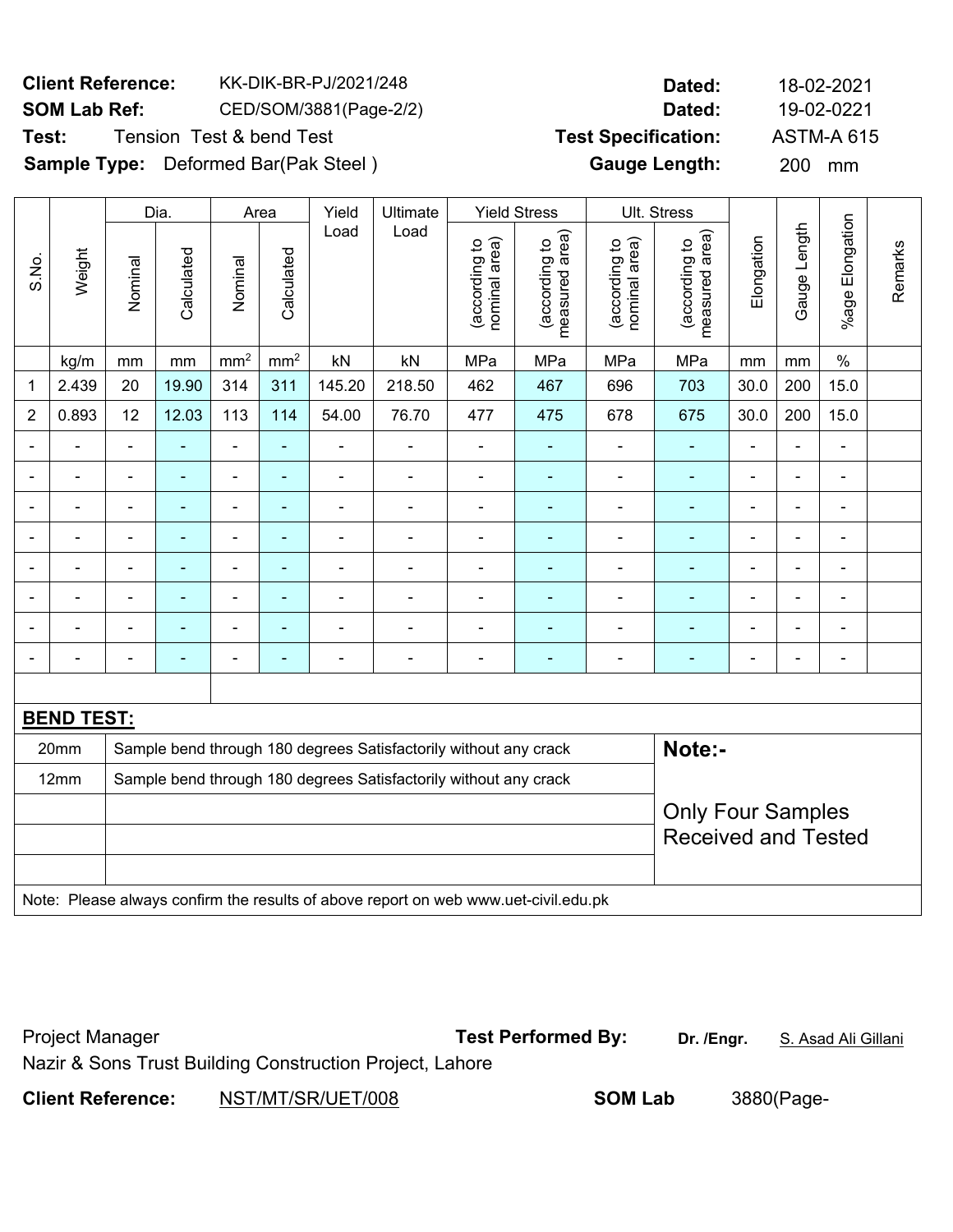**Dated:** 19-02-2021 **Dated:** 19-02-2021

**Ref:** 1/1)

**Test:** Tension Test & Bend Test **Test Specification:** ASTM-A-615

**Gauge Length:** 8 inch **Sample Type:** Deformed(Koh-e-noor &FF Steel)

|                |                   |                | Dia.       |                 | Yield<br>Area            |                | Ultimate                                                                            |                                | <b>Yield Stress</b>             | Ult. Stress                    |                                 |                |              |                          |                |
|----------------|-------------------|----------------|------------|-----------------|--------------------------|----------------|-------------------------------------------------------------------------------------|--------------------------------|---------------------------------|--------------------------------|---------------------------------|----------------|--------------|--------------------------|----------------|
| S.No.          | Weight            | Nominal        | Calculated | Nominal         | Calculated               | Load           | Load                                                                                | (according to<br>nominal area) | (according to<br>measured area) | (according to<br>nominal area) | (according to<br>measured area) | Elongation     | Gauge Length | %age Elongation          | Remarks        |
|                | lb/ft             | #              | in         | in <sup>2</sup> | in <sup>2</sup>          | Tons           | Tons                                                                                | psi                            | psi                             | psi                            | psi                             | in             | in           | $\frac{0}{0}$            |                |
| 1              | 1.471             | 6              | 0.742      | 0.44            | 0.432                    | 12.95          | 19.37                                                                               | 64890                          | 66090                           | 97080                          | 98880                           | 1.40           | 8.0          | 17.5                     | Koh-e-<br>Noor |
| $\overline{2}$ | 1.495             | 6              | 0.748      | 0.44            | 0.439                    | 13.25          | 19.85                                                                               | 66430                          | 66580                           | 99480                          | 99710                           | 1.20           | 8.0          | 15.0                     | Koh-e-<br>noor |
| 3              | 1.041             | 5              | 0.624      | 0.31            | 0.306                    | 10.06          | 14.39                                                                               | 71580                          | 72520                           | 102400                         | 103740                          | 1.10           | 8.0          | 13.8                     | FF.            |
| 4              | 1.029             | 5              | 0.620      | 0.31            | 0.302                    | 10.16          | 14.17                                                                               | 72310                          | 74220                           | 100810                         | 103480                          | 1.00           | 8.0          | 12.5                     | FF.            |
| 5              | 0.667             | 4              | 0.500      | 0.20            | 0.196                    | 6.70           | 9.37                                                                                | 73850                          | 75360                           | 103300                         | 105410                          | 1.10           | 8.0          | 13.8                     | FF.            |
| 6              | 0.656             | 4              | 0.496      | 0.20            | 0.193                    | 6.75           | 9.40                                                                                | 74420                          | 77120                           | 103640                         | 107400                          | 1.20           | 8.0          | 15.0                     | FF.            |
|                |                   | $\blacksquare$ |            | $\blacksquare$  | ۰                        | $\blacksquare$ | $\blacksquare$                                                                      | $\blacksquare$                 |                                 | $\blacksquare$                 | ä,                              | ä,             |              | $\blacksquare$           |                |
|                |                   | $\blacksquare$ |            |                 | ۰                        | $\blacksquare$ |                                                                                     | $\blacksquare$                 |                                 |                                |                                 | $\blacksquare$ |              | $\blacksquare$           |                |
|                |                   | $\blacksquare$ |            | $\blacksquare$  | $\blacksquare$           | $\blacksquare$ | $\blacksquare$                                                                      | $\blacksquare$                 | ۰                               |                                |                                 | $\blacksquare$ |              | $\blacksquare$           |                |
| Ē,             |                   | $\blacksquare$ |            | $\blacksquare$  | $\overline{\phantom{0}}$ | $\blacksquare$ | ÷                                                                                   | $\blacksquare$                 | ۰                               | Ē,                             | $\blacksquare$                  | $\blacksquare$ |              | $\overline{\phantom{a}}$ |                |
|                |                   |                |            |                 |                          |                |                                                                                     |                                |                                 |                                |                                 |                |              |                          |                |
|                | <b>BEND TEST:</b> |                |            |                 |                          |                |                                                                                     |                                |                                 |                                |                                 |                |              |                          |                |
|                | #6                |                |            |                 |                          |                | Sample bend through 180 degrees Satisfactorily without any crack                    |                                |                                 |                                | Note:-                          |                |              |                          |                |
|                | #5                |                |            |                 |                          |                | Sample bend through 180 degrees Satisfactorily without any crack                    |                                |                                 |                                |                                 |                |              |                          |                |
|                | #4                |                |            |                 |                          |                | Sample bend through 180 degrees Satisfactorily without any crack                    |                                |                                 |                                | <b>Only Nine Samples</b>        |                |              |                          |                |
|                |                   |                |            |                 |                          |                |                                                                                     |                                |                                 |                                | <b>Received and Tested</b>      |                |              |                          |                |
|                |                   |                |            |                 |                          |                |                                                                                     |                                |                                 |                                |                                 |                |              |                          |                |
|                |                   |                |            |                 |                          |                | Note: Please always confirm the results of above report on web www.uet-civil.edu.pk |                                |                                 |                                |                                 |                |              |                          |                |

| <b>Assistant Project Director</b> |            | Air University, Multan Campus, Multan | <b>Test Performed By:</b> | Dr. /Engr. | M Rehan Ashraf |
|-----------------------------------|------------|---------------------------------------|---------------------------|------------|----------------|
|                                   |            |                                       | <b>SOM Lab</b>            |            |                |
| <b>Client Reference:</b>          |            | MUX/AUMC/ISD/2021/08                  | Ref:                      |            | $3882(P-1/1)$  |
| Dated:                            | 16-02-2021 |                                       | Dated:                    |            | 19-02-2021     |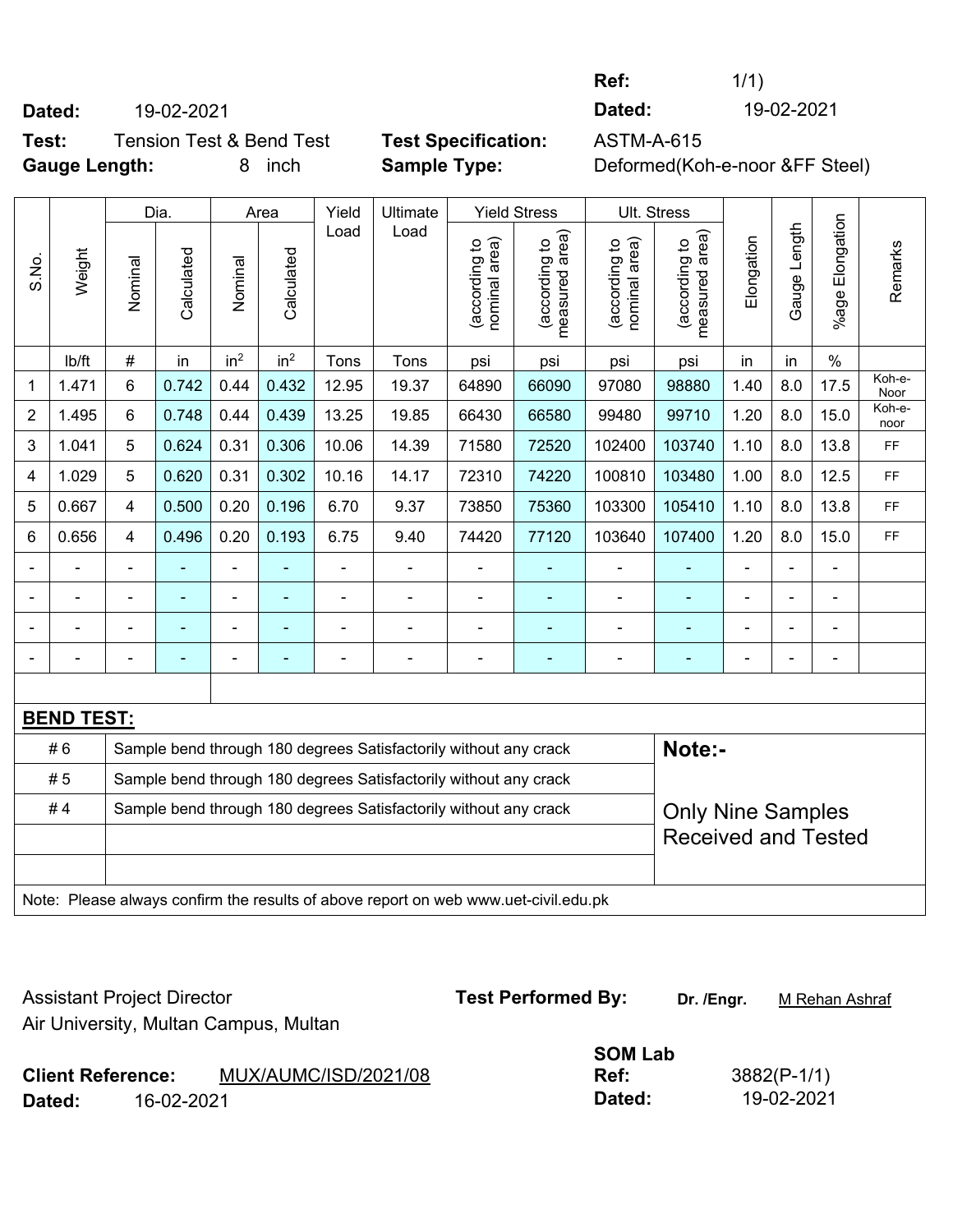# **Test:** Tension Test & Bend Test **Test Specification:** ASTM-A-615 **Gauge Length:** 8 inch **Sample Type:** Deformed Bar (FF Steel)

|                |                   |                | Yield<br>Ultimate<br><b>Yield Stress</b><br>Dia.<br>Area |                 |                 |                |                                                                                     |                                |                                             |                                |                                 |                |                |                              |         |
|----------------|-------------------|----------------|----------------------------------------------------------|-----------------|-----------------|----------------|-------------------------------------------------------------------------------------|--------------------------------|---------------------------------------------|--------------------------------|---------------------------------|----------------|----------------|------------------------------|---------|
| S.No.          | Weight            | Nominal        | Calculated                                               | Nominal         | Calculated      | Load           | Load                                                                                | nominal area)<br>(according to | (according to<br>neasured area)<br>measured | nominal area)<br>(according to | measured area)<br>(according to | Elongation     | Gauge Length   | %age Elongation              | Remarks |
|                | lb/ft             | #              | in                                                       | in <sup>2</sup> | in <sup>2</sup> | Tons           | Tons                                                                                | psi                            | psi                                         | psi                            | psi                             | in             | in             | $\%$                         |         |
| 1              | 1.451             | 6              | 0.736                                                    | 0.44            | 0.426           | 13.93          | 18.98                                                                               | 69850                          | 72140                                       | 95140                          | 98270                           | 1.50           | 8.0            | 18.8                         |         |
| $\overline{2}$ | 1.470             | 6              | 0.742                                                    | 0.44            | 0.432           | 13.66          | 18.55                                                                               | 68470                          | 69740                                       | 92990                          | 94720                           | 1.20           | 8.0            | 15.0                         |         |
| 3              | 1.052             | 5              | 0.627                                                    | 0.31            | 0.309           | 9.99           | 15.06                                                                               | 71070                          | 71300                                       | 107120                         | 107460                          | 1.10           | 8.0            | 13.8                         |         |
| 4              | 1.039             | 5              | 0.623                                                    | 0.31            | 0.305           | 10.19          | 14.78                                                                               | 72520                          | 73710                                       | 105160                         | 106880                          | 1.10           | 8.0            | 13.8                         |         |
| 5              | 0.670             | 4              | 0.501                                                    | 0.20            | 0.197           | 6.57           | 9.23                                                                                | 72510                          | 73610                                       | 101730                         | 103280                          | 1.00           | 8.0            | 12.5                         |         |
| 6              | 0.671             | 4              | 0.501                                                    | 0.20            | 0.197           | 6.68           | 9.40                                                                                | 73630                          | 74750                                       | 103640                         | 105220                          | 1.00           | 8.0            | 12.5                         |         |
|                | $\blacksquare$    | $\blacksquare$ | $\frac{1}{2}$                                            | $\overline{a}$  |                 | $\blacksquare$ | ä,                                                                                  | ä,                             |                                             | $\blacksquare$                 | ÷                               | ÷,             | ä,             | ÷,                           |         |
|                | ÷                 | $\blacksquare$ | ۰                                                        | ÷               | ۰               | $\blacksquare$ | ÷                                                                                   | $\overline{\phantom{a}}$       | $\blacksquare$                              | $\qquad \qquad \blacksquare$   | $\blacksquare$                  | -              | ÷,             | $\qquad \qquad \blacksquare$ |         |
|                | ä,                | $\blacksquare$ | $\blacksquare$                                           | ÷,              | $\blacksquare$  | $\blacksquare$ | ÷                                                                                   | Ē,                             | ٠                                           | $\blacksquare$                 | $\blacksquare$                  | $\blacksquare$ | $\blacksquare$ | $\blacksquare$               |         |
|                |                   |                | $\blacksquare$                                           | ÷,              |                 | $\blacksquare$ | ÷                                                                                   | Ē,                             | $\blacksquare$                              | $\blacksquare$                 | ÷,                              | -              |                | $\blacksquare$               |         |
|                |                   |                |                                                          |                 |                 |                |                                                                                     |                                |                                             |                                |                                 |                |                |                              |         |
|                | <b>BEND TEST:</b> |                |                                                          |                 |                 |                |                                                                                     |                                |                                             |                                |                                 |                |                |                              |         |
|                | #6                |                |                                                          |                 |                 |                | Sample bend through 180 degrees Satisfactorily without any crack                    |                                |                                             |                                | Note:-                          |                |                |                              |         |
|                | #5                |                |                                                          |                 |                 |                | Sample bend through 180 degrees Satisfactorily without any crack                    |                                |                                             |                                |                                 |                |                |                              |         |
|                | #4                |                |                                                          |                 |                 |                | Sample bend through 180 degrees Satisfactorily without any crack                    |                                |                                             |                                | <b>Only Nine Samples</b>        |                |                |                              |         |
|                |                   |                |                                                          |                 |                 |                |                                                                                     |                                |                                             |                                | <b>Received and Tested</b>      |                |                |                              |         |
|                |                   |                |                                                          |                 |                 |                |                                                                                     |                                |                                             |                                |                                 |                |                |                              |         |
|                |                   |                |                                                          |                 |                 |                | Note: Please always confirm the results of above report on web www.uet-civil.edu.pk |                                |                                             |                                |                                 |                |                |                              |         |

Syed Yasir Ali **Test Performed By:** Dr. /Engr. **Nauman Khurram** 

Resident Engineer, NESPAK, (Pvt) Ltd.(U.E.T. Lahore Sub Campus at Narowal)

| Dated:               | <b>Client Reference:</b><br>17-02-2021 | 3863/13/SYA/Labtesting/287          |                            | <b>SOM Lab</b><br>Ref:<br>Dated: | 3883(Page-<br>1/1)<br>19-02-2021 |
|----------------------|----------------------------------------|-------------------------------------|----------------------------|----------------------------------|----------------------------------|
| Test:                |                                        | <b>Tension Test &amp; Bend Test</b> | <b>Test Specification:</b> | <b>ASTM-A-615</b>                |                                  |
| <b>Gauge Length:</b> |                                        | <i>i</i> nch                        | <b>Sample Type:</b>        | Deformed Bar                     |                                  |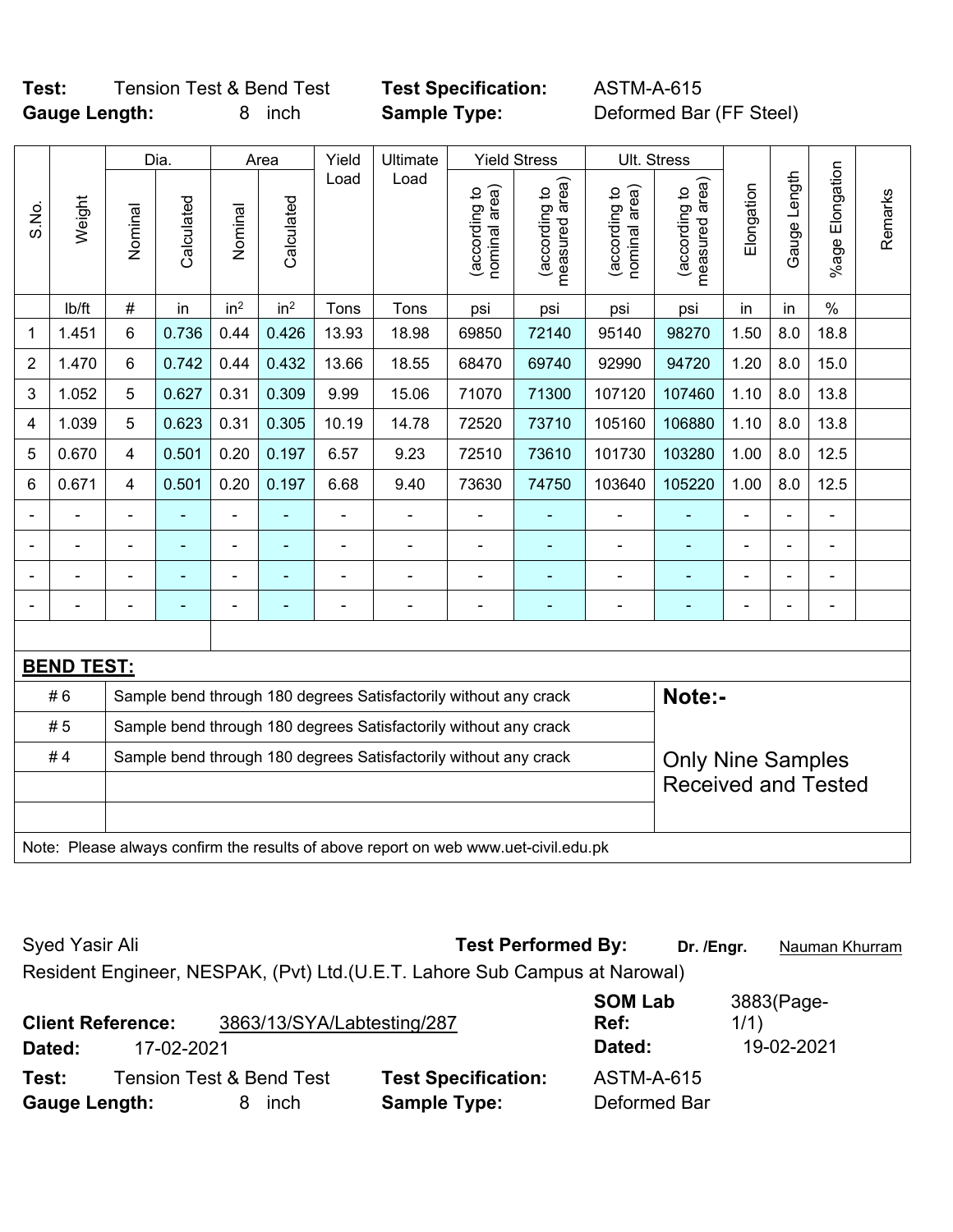|                            |                                                                                     |                | Dia.           |                 | Area            | Yield                    | Ultimate       |                                | <b>Yield Stress</b>             |                                | Ult. Stress                     |                |                          |                 |         |
|----------------------------|-------------------------------------------------------------------------------------|----------------|----------------|-----------------|-----------------|--------------------------|----------------|--------------------------------|---------------------------------|--------------------------------|---------------------------------|----------------|--------------------------|-----------------|---------|
| S.No.                      | Weight                                                                              | Nominal        | Calculated     | Nominal         | Calculated      | Load                     | Load           | nominal area)<br>(according to | (according to<br>measured area) | nominal area)<br>(according to | measured area)<br>(according to | Elongation     | Gauge Length             | %age Elongation | Remarks |
|                            | Ib/ft                                                                               | $\#$           | in             | in <sup>2</sup> | in <sup>2</sup> | Tons                     | Tons           | psi                            | psi                             | psi                            | psi                             | in             | in                       | $\frac{0}{0}$   |         |
| $\mathbf 1$                | 1.462                                                                               | 6              | 0.740          | 0.44            | 0.430           | 13.07                    | 16.94          | 65510                          | 67030                           | 84920                          | 86900                           | 1.40           | 8.0                      | 17.5            |         |
| $\overline{2}$             | 1.465                                                                               | 6              | 0.741          | 0.44            | 0.431           | 13.68                    | 19.11          | 68570                          | 70000                           | 95800                          | 97800                           | 1.30           | 8.0                      | 16.3            |         |
|                            |                                                                                     | $\blacksquare$ | $\blacksquare$ | $\blacksquare$  |                 |                          |                | $\blacksquare$                 | ۰                               | $\blacksquare$                 | L,                              |                | ÷                        | $\blacksquare$  |         |
|                            |                                                                                     | $\blacksquare$ | ä,             | $\blacksquare$  | ٠               | L,                       | ä,             | ä,                             | ä,                              | ÷,                             | ä,                              | $\blacksquare$ | L,                       | $\blacksquare$  |         |
| $\blacksquare$             | $\blacksquare$                                                                      | $\blacksquare$ | $\blacksquare$ | $\blacksquare$  | $\blacksquare$  | $\blacksquare$           | $\blacksquare$ | $\blacksquare$                 | ÷                               | ۰                              | ä,                              | $\overline{a}$ | $\overline{\phantom{a}}$ | $\blacksquare$  |         |
| $\blacksquare$             |                                                                                     | $\blacksquare$ | $\blacksquare$ | $\blacksquare$  | $\blacksquare$  | ä,                       | $\blacksquare$ | $\qquad \qquad \blacksquare$   | ÷                               | ۰                              | $\overline{a}$                  | $\blacksquare$ | -                        | $\blacksquare$  |         |
| $\blacksquare$             | $\blacksquare$                                                                      | $\blacksquare$ | $\blacksquare$ | $\blacksquare$  | $\blacksquare$  | $\blacksquare$           | $\blacksquare$ | $\blacksquare$                 | Ξ                               | ۰                              | L,                              | $\blacksquare$ | ä,                       | $\blacksquare$  |         |
| $\blacksquare$             | $\blacksquare$                                                                      | $\blacksquare$ | $\blacksquare$ | $\blacksquare$  | $\blacksquare$  | $\overline{a}$           | $\blacksquare$ | ä,                             | ÷                               | $\blacksquare$                 | ä,                              | $\blacksquare$ | $\blacksquare$           | ä,              |         |
|                            |                                                                                     | ä,             | $\blacksquare$ | $\blacksquare$  | ä,              | ä,                       | ä,             | $\blacksquare$                 | ÷                               | ۰                              | ä,                              | $\blacksquare$ | L,                       | $\blacksquare$  |         |
|                            |                                                                                     | $\blacksquare$ | ٠              | ÷,              | $\blacksquare$  | $\overline{\phantom{a}}$ | $\blacksquare$ | $\overline{a}$                 | ۰                               | ۰                              | ä,                              |                | ä,                       | $\blacksquare$  |         |
|                            |                                                                                     |                |                |                 |                 |                          |                |                                |                                 |                                |                                 |                |                          |                 |         |
|                            | <b>BEND TEST:</b>                                                                   |                |                |                 |                 |                          |                |                                |                                 |                                |                                 |                |                          |                 |         |
|                            | Note:-<br>Sample bend through 180 degrees Satisfactorily without any crack<br>#6    |                |                |                 |                 |                          |                |                                |                                 |                                |                                 |                |                          |                 |         |
|                            |                                                                                     |                |                |                 |                 |                          |                |                                |                                 |                                |                                 |                |                          |                 |         |
|                            | <b>Only Three Samples</b>                                                           |                |                |                 |                 |                          |                |                                |                                 |                                |                                 |                |                          |                 |         |
| <b>Received and Tested</b> |                                                                                     |                |                |                 |                 |                          |                |                                |                                 |                                |                                 |                |                          |                 |         |
|                            |                                                                                     |                |                |                 |                 |                          |                |                                |                                 |                                |                                 |                |                          |                 |         |
|                            | Note: Please always confirm the results of above report on web www.uet-civil.edu.pk |                |                |                 |                 |                          |                |                                |                                 |                                |                                 |                |                          |                 |         |

| Maj Adnan khalid <sup>®</sup>                                           | <b>Test Performed By:</b>                       | Dr. /Engr.<br>Nauman khurram |
|-------------------------------------------------------------------------|-------------------------------------------------|------------------------------|
| Dy Dir MTL, Infra Development Works Sector - Q, DHA Ph-XI - (M/S DHA C) |                                                 |                              |
| 408/241/E/Lab/35/698<br><b>Client Reference:</b>                        | <b>SOM Lab</b><br>Ref:                          | 3884(Page-<br>1/1)           |
| Dated:<br>18-02-2021                                                    | Dated:                                          | 19-02-2021                   |
| <b>Tension Test &amp; Bend Test</b><br>Test:                            | <b>Test Specification:</b><br><b>ASTM-A-615</b> | Deformed Bar (Kamran         |
| <b>Gauge Length:</b><br>inch<br>8.                                      | <b>Sample Type:</b><br>Steel)                   |                              |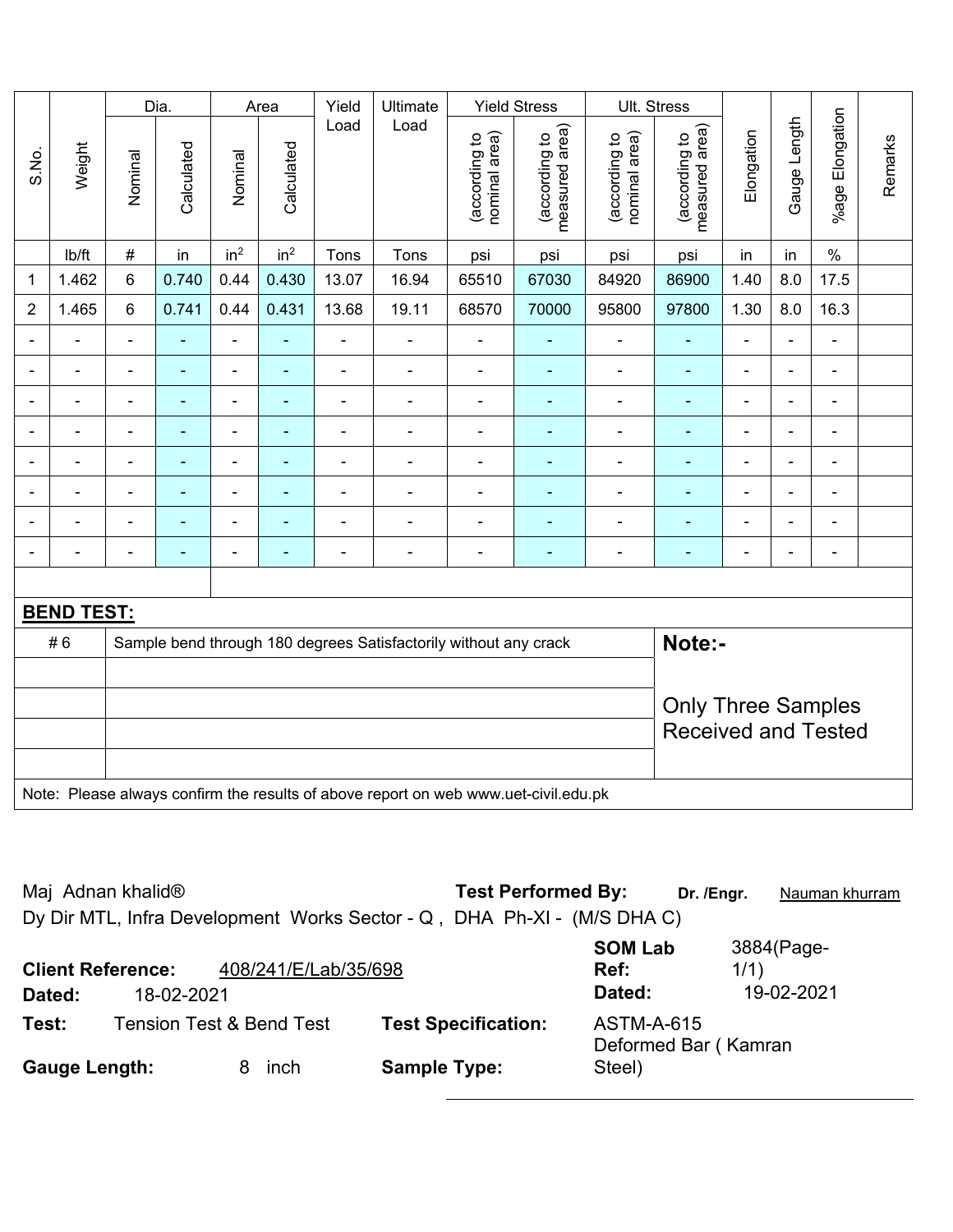|                |                                                                                     |                            | Dia.           |                 | Area                     | Yield          | Ultimate                                                         |                                | <b>Yield Stress</b>             |                                | Ult. Stress                     |                |                |                         |         |
|----------------|-------------------------------------------------------------------------------------|----------------------------|----------------|-----------------|--------------------------|----------------|------------------------------------------------------------------|--------------------------------|---------------------------------|--------------------------------|---------------------------------|----------------|----------------|-------------------------|---------|
| S.No.          | Weight                                                                              | Nominal                    | Calculated     | Nominal         | Calculated               | Load           | Load                                                             | nominal area)<br>(according to | (according to<br>measured area) | nominal area)<br>(according to | (according to<br>measured area) | Elongation     | Gauge Length   | Elongation<br>$%$ age I | Remarks |
|                | lb/ft                                                                               | $\#$                       | in             | in <sup>2</sup> | in <sup>2</sup>          | Tons           | Tons                                                             | psi                            | psi                             | psi                            | psi                             | in             | in             | $\%$                    |         |
| 1              | 0.662                                                                               | $\overline{4}$             | 0.498          | 0.20            | 0.195                    | 6.37           | 8.84                                                             | 70260                          | 72060                           | 97460                          | 99960                           | 1.30           | 8.0            | 16.3                    |         |
| $\overline{2}$ | 0.669                                                                               | 4                          | 0.501          | 0.20            | 0.197                    | 6.63           | 9.17                                                             | 73070                          | 74180                           | 101170                         | 102710                          | 1.30           | 8.0            | 16.3                    |         |
| 3              | 0.665                                                                               | 4                          | 0.498          | 0.20            | 0.195                    | 6.52           | 8.87                                                             | 71940                          | 73790                           | 97800                          | 100300                          | 1.30           | 8.0            | 16.3                    |         |
| 4              | 0.663                                                                               | $\overline{4}$             | 0.498          | 0.20            | 0.195                    | 6.12           | 8.23                                                             | 67450                          | 69180                           | 90720                          | 93040                           | 1.20           | 8.0            | 15.0                    |         |
|                | ÷.                                                                                  | $\blacksquare$             | ä,             | ÷,              | $\overline{\phantom{a}}$ | $\blacksquare$ | ä,                                                               | $\blacksquare$                 | ÷                               | $\blacksquare$                 | ä,                              | $\blacksquare$ | L.             | $\blacksquare$          |         |
|                | $\blacksquare$                                                                      |                            |                | ÷,              |                          | $\blacksquare$ | ÷,                                                               | $\blacksquare$                 | ÷                               | $\blacksquare$                 | ÷                               |                | ä,             | $\blacksquare$          |         |
|                | $\blacksquare$                                                                      |                            | $\blacksquare$ | ۰               |                          | $\overline{a}$ | $\blacksquare$                                                   | $\blacksquare$                 | ٠                               | $\blacksquare$                 | ٠                               |                | $\blacksquare$ | $\blacksquare$          |         |
|                | $\blacksquare$                                                                      | $\blacksquare$             | ۰              | ä,              |                          | $\blacksquare$ | $\blacksquare$                                                   | $\blacksquare$                 | ۰                               |                                | ۰                               |                | $\blacksquare$ | $\blacksquare$          |         |
|                | $\blacksquare$                                                                      |                            | ۰              | $\blacksquare$  |                          | Ē,             | ÷                                                                | $\blacksquare$                 | ۰                               | $\blacksquare$                 | ÷                               |                | Ē,             | $\blacksquare$          |         |
|                | $\blacksquare$                                                                      | $\blacksquare$             | ۰              | ۰               | $\overline{\phantom{0}}$ | $\blacksquare$ | ÷,                                                               | $\overline{a}$                 | $\blacksquare$                  | $\blacksquare$                 | ٠                               | $\blacksquare$ | $\blacksquare$ | $\blacksquare$          |         |
|                |                                                                                     |                            |                |                 |                          |                |                                                                  |                                |                                 |                                |                                 |                |                |                         |         |
|                | <b>BEND TEST:</b>                                                                   |                            |                |                 |                          |                |                                                                  |                                |                                 |                                |                                 |                |                |                         |         |
|                | #4                                                                                  |                            |                |                 |                          |                | Sample bend through 180 degrees Satisfactorily without any crack |                                |                                 |                                | Note:-                          |                |                |                         |         |
|                | #4<br>Sample bend through 180 degrees Satisfactorily without any crack              |                            |                |                 |                          |                |                                                                  |                                |                                 |                                |                                 |                |                |                         |         |
|                | <b>Only Six Samples</b>                                                             |                            |                |                 |                          |                |                                                                  |                                |                                 |                                |                                 |                |                |                         |         |
|                |                                                                                     | <b>Received and Tested</b> |                |                 |                          |                |                                                                  |                                |                                 |                                |                                 |                |                |                         |         |
|                |                                                                                     |                            |                |                 |                          |                |                                                                  |                                |                                 |                                |                                 |                |                |                         |         |
|                | Note: Please always confirm the results of above report on web www.uet-civil.edu.pk |                            |                |                 |                          |                |                                                                  |                                |                                 |                                |                                 |                |                |                         |         |